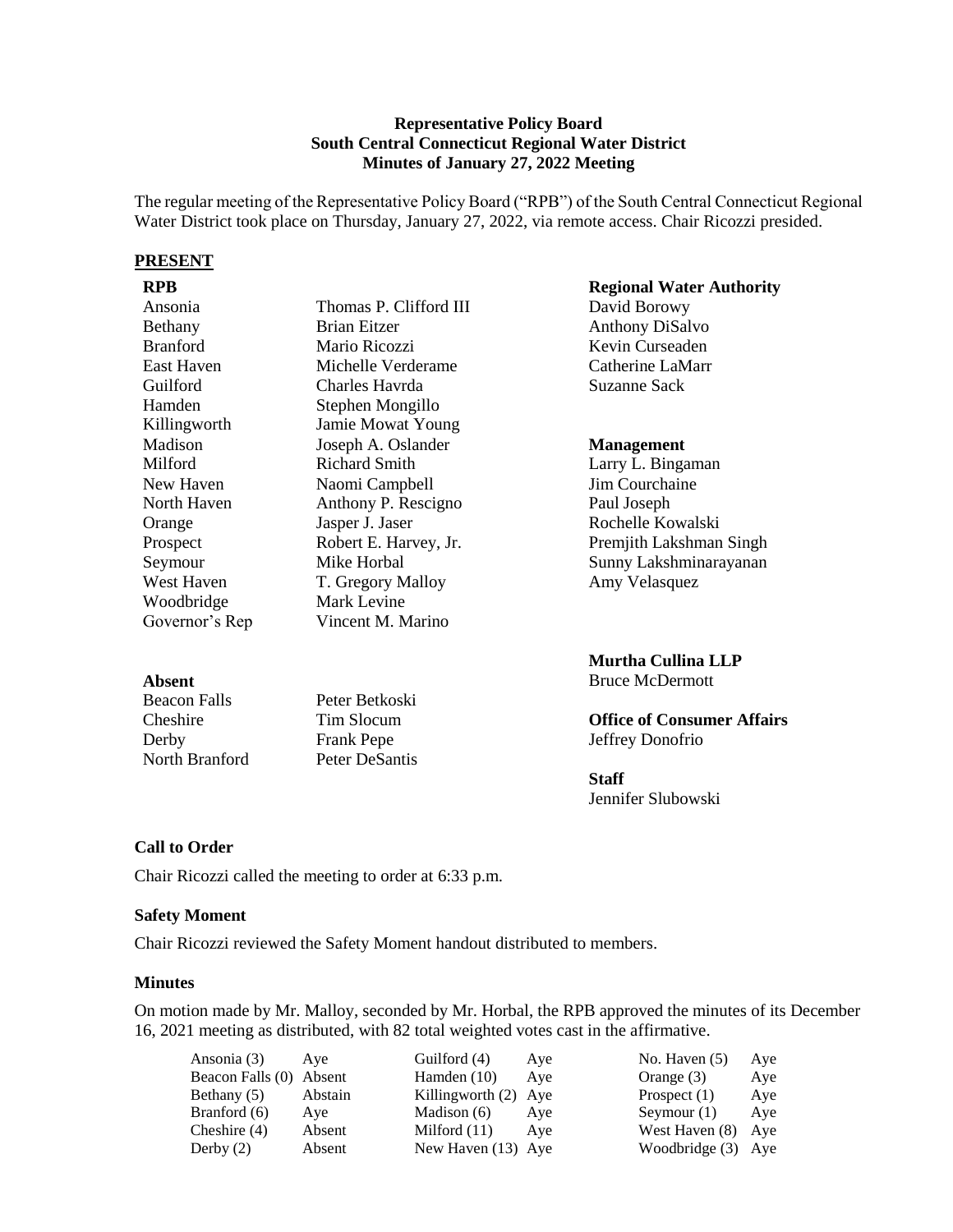| East Haven (6) Aye |  | No. Branford (8) Absent | Gov. Rep. $(1)$ Aye |  |
|--------------------|--|-------------------------|---------------------|--|
|--------------------|--|-------------------------|---------------------|--|

#### **Communications**

Chair Ricozzi stated that the board meetings would continue using the zoom platform through February to accommodate a possible public hearing. In March, the RPB will transition to Teams. The RWA is also working on a hybrid solution for meetings after March.

Chair Ricozzi reported on the IRS standard mileage rate for the calendar year 2022; effective January 1, 2022, the new mileage rate is 58.5 cents per mile, up 2.5 cents from last year.

He stated that the FY 2022 second quarter RPB Dashboard Report was reviewed by the Finance Committee and has been distributed to members. Questions should be directed to members of the Finance Committee.

On motion made by Ms. Young, seconded by Mr. Jaser, and unanimously carried, the RPB voted to waive the reading of the resolution previously distributed to members for completeness and scheduling of the public hearing for the Lake Gaillard Water Treatment Plant Clarifiers, Recycle Pump Station, and Concrete Restoration Project and the Heating, Ventilation, and Air Conditioning (HVAC), and Electrical Improvements Project Application, and consideration of associated financing, a copy of which is attached to these minutes. After discussion, the Chair called for the vote and the RPB adopted the motion with 87 total weighted votes cast in the affirmative.

| Ansonia (3)             | Ave    | Guilford (4)            | Aye | No. Haven $(5)$ | Aye |
|-------------------------|--------|-------------------------|-----|-----------------|-----|
| Beacon Falls (0) Absent |        | Hamden $(10)$           | Ave | Orange $(3)$    | Aye |
| Bethany (5)             | Aye    | Killingworth (2) Aye    |     | Prospect $(1)$  | Aye |
| Branford (6)            | Aye    | Madison (6)             | Aye | Seymour $(1)$   | Aye |
| Cheshire (4)            | Absent | Milford $(11)$          | Ave | West Haven (8)  | Aye |
| Derby (2)               | Absent | New Haven (13) Aye      |     | Woodbridge (3)  | Aye |
| East Haven (6)          | Aye    | No. Branford (8) Absent |     | Gov. Rep. $(1)$ | Aye |

On motion made by Mr. Clifford, seconded by Mr. Malloy, and unanimously carried, the RPB approved its 2021 fourth quarter RPB member compensation, substantially in the form submitted to the meeting, with 87 total weighted votes cast in the affirmative.

| Ansonia (3)             | Ave    | Guilford (4)            | Aye | No. Haven $(5)$ | Aye |
|-------------------------|--------|-------------------------|-----|-----------------|-----|
| Beacon Falls (0) Absent |        | Hamden $(10)$           | Ave | Orange $(3)$    | Aye |
| Bethany (5)             | Aye    | Killingworth (2) Aye    |     | Prospect $(1)$  | Aye |
| Branford (6)            | Aye    | Madison $(6)$           | Ave | Seymour $(1)$   | Aye |
| Cheshire $(4)$          | Absent | Milford $(11)$          | Ave | West Haven (8)  | Aye |
| Derby $(2)$             | Absent | New Haven (13) Aye      |     | Woodbridge (3)  | Aye |
| East Haven (6)          | Ave    | No. Branford (8) Absent |     | Gov. Rep. $(1)$ | Aye |

### **Reports**

**Finance Committee** – In Mr. Slocum's absence, Mr. Clifford directed members to the Finance Committee minutes as drafted.

**Land Use Committee** – In Mr. Betkoski's absence, Mr. Harvey reported on the Land Use Committee meeting earlier in the month. The committee met with management and received a water chestnut update at Furnace Pond and a review of RWA owned properties.

**Consumer Affairs Committee** – Mr. Mongillo, Chair of the RPB Consumer Affairs Committee, reported on the committee meeting last month. The committee met with RWA staff and received an update of RWA's customer service initiatives.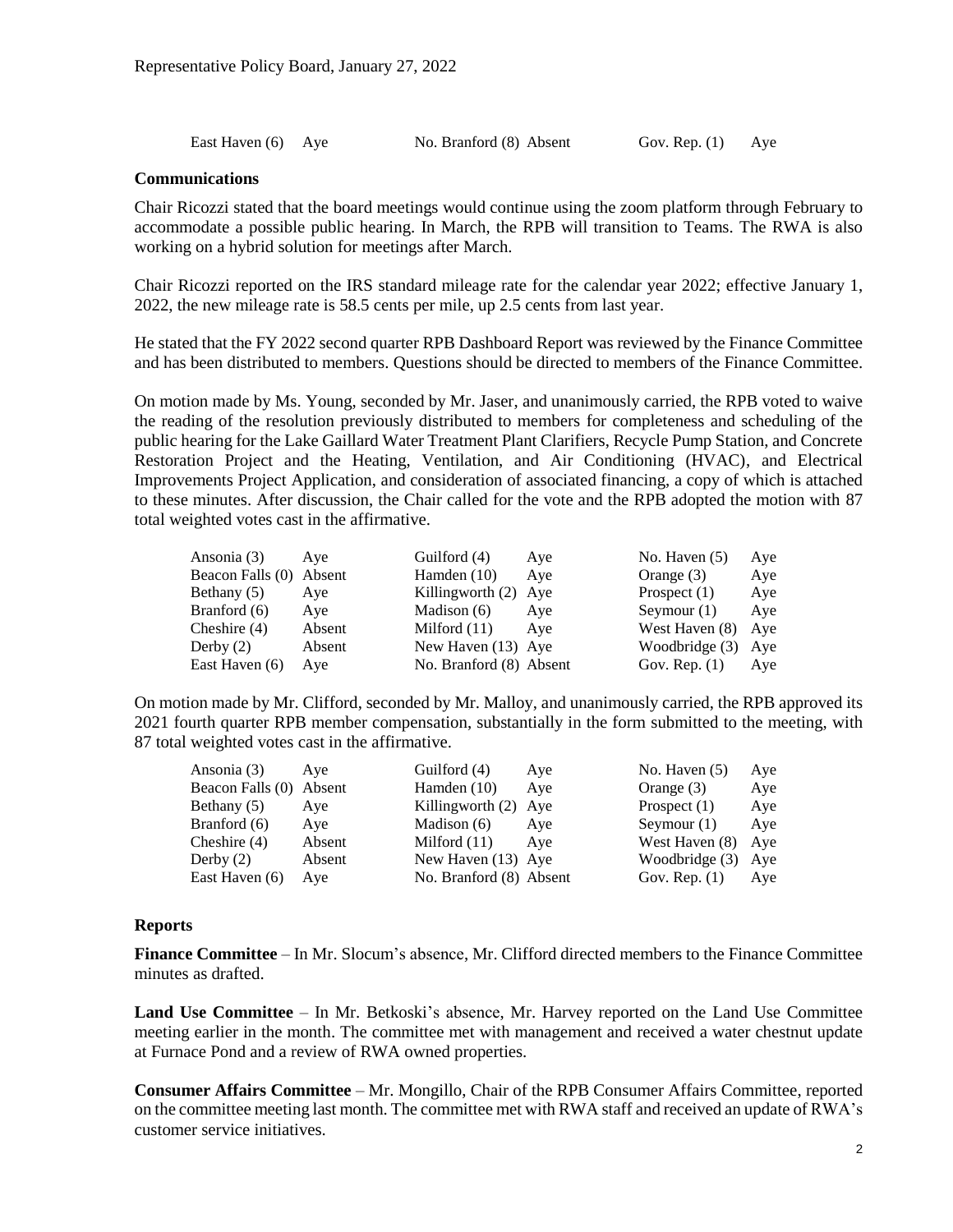The committee also met earlier in the week and received a billed consumption update from management. The OCA reported no consumer issues and the committee approved the OCA's budget for FY 2023.

Chair Ricozzi noted that the meeting this evening would include a solar update presentation following the Authority report.

**Authority/Management** – Mr. Borowy, Chair of the Authority, reported on the Authority meeting earlier in the day. He stated that the Authority also met as the Pension & Benefit Committee and the Compensation Committee.

Ms. Sack, Chair of the RWA's Pension & Benefit Committee reported on the committee meeting earlier in the day. The committee met with Morgan Stanley to receive an update on the RWA's quarterly investment performance.

The committee also approved a resolution for the delegation of routine matters for the RWA's 401K plan.

Mr. Borowy also reported that at the Authority meeting earlier in the day, the Authority also met as the sole member of the Claire C. Bennitt Watershed Fund ("Fund"). The Authority voted to approve the appointment of April Capone to the board of directors of the Fund.

Mr. DiSalvo, Chair of the RWA's Compensation Committee, reported on the committee meeting earlier in the day. The committee met with Mr. Bingaman, the RWA's President and CEO, to discuss CEO priorities and the 2022 Strategic Plan action initiatives. The committee also received an update on the progress of the RWA's Diversity, Equity & Inclusion program.

Mr. Joseph, the RWA's Interim Human Resources Vice President, provided an update on the status of COVID at the RWA.

Mr. Bingaman, the RWA's President and Chief Executive Office, reviewed revenues, operating and maintenance expenses for the month ended December 31, 2022 and stated the projected maintenance test for FY 2022 is 116%, with no shortfall. He reported the projection reflects the higher than anticipated billed consumption, a reduction in the anticipated FY 2022 debt service payments, and reflects the one time impact associated with the conversation to monthly billing. Mr. Bingaman noted that there is still uncertainty regarding the short and long-term impacts of the pandemic, and associated variants, including on employment levels and customers' ability to pay. He also noted that the projection reflects changes associated with the rate application.

He also reported that raw water storage levels as of January 18, 2022, were 86%, compared to the longterm average of 77%.

Ms. Velasquez, the RWA's Environmental Compliance and Sustainability Lead, provided a solar savings and planning update, which included:

- North Sleeping Giant ("NSG") Solar Array Facts
- NSG solar savings 2018-2021
- Virtual net metering
- Next Steps

Discussion took place regarding grid locations and efficiencies.